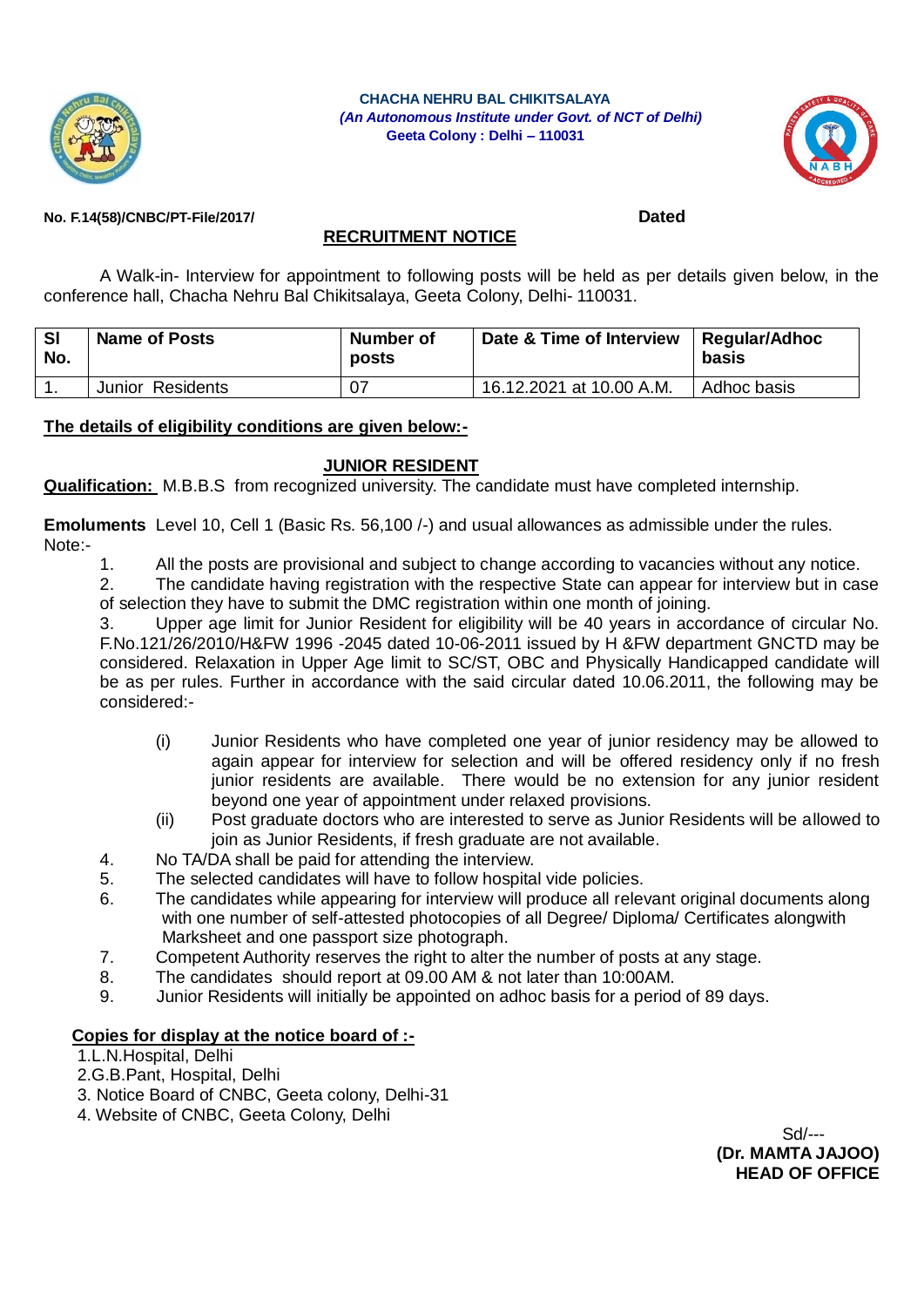

 **CHACHA NEHRU BAL CHIKITSALAYA**  *(An Autonomous Institute under Govt. of NCT of Delhi) Geeta Colony, Delhi - 110031*



# **APPLICATION FORM (PLEASE FILLED ALL THE COLUMN IN CAPITAL LETTERS)**

| 1.  |                                                                                                                                                                                                                                             |                                                                     |  |  |
|-----|---------------------------------------------------------------------------------------------------------------------------------------------------------------------------------------------------------------------------------------------|---------------------------------------------------------------------|--|--|
| 2.  |                                                                                                                                                                                                                                             | Paste recent self<br><b>Attested Passport</b><br>size photograph of |  |  |
| 3.  |                                                                                                                                                                                                                                             | candidate                                                           |  |  |
| 4.  | Gender (Please Tick): Male_____ Female______Others_____                                                                                                                                                                                     |                                                                     |  |  |
| 5.  | Age in Years _____ Months _____ Days ______ (As on the date of interview)                                                                                                                                                                   |                                                                     |  |  |
| 6.  |                                                                                                                                                                                                                                             |                                                                     |  |  |
| 6.  |                                                                                                                                                                                                                                             |                                                                     |  |  |
| 7.  |                                                                                                                                                                                                                                             |                                                                     |  |  |
| 8.  |                                                                                                                                                                                                                                             |                                                                     |  |  |
| 9.  |                                                                                                                                                                                                                                             |                                                                     |  |  |
| 10. | <u> 1989 - Johann Harry Louis, marwolaethau a chwaraethau a chwaraethau a chwaraethau a chwaraethau a chwaraeth</u><br><u> 1990 - Jan James James James James James James James James James James James James James James James James J</u> |                                                                     |  |  |
| 11. |                                                                                                                                                                                                                                             |                                                                     |  |  |
| 12. |                                                                                                                                                                                                                                             |                                                                     |  |  |
| 13. | Current Registration No. with DMC/ Applied case I.D. No. with date: ___________________                                                                                                                                                     |                                                                     |  |  |
| 14. | <b>Educational Qualification:</b>                                                                                                                                                                                                           |                                                                     |  |  |
|     | % & Division   Board/ University Month & Year<br><b>Name of Examination</b>                                                                                                                                                                 | No. of                                                              |  |  |

| <b>Name of Examination</b> | of Marks | % & Division   Board/ University Month & Year | of Passing | No. of<br><b>Attempts</b> |
|----------------------------|----------|-----------------------------------------------|------------|---------------------------|
| <b>MBBS</b>                |          |                                               |            |                           |
| Any Other Qualification    |          |                                               |            |                           |